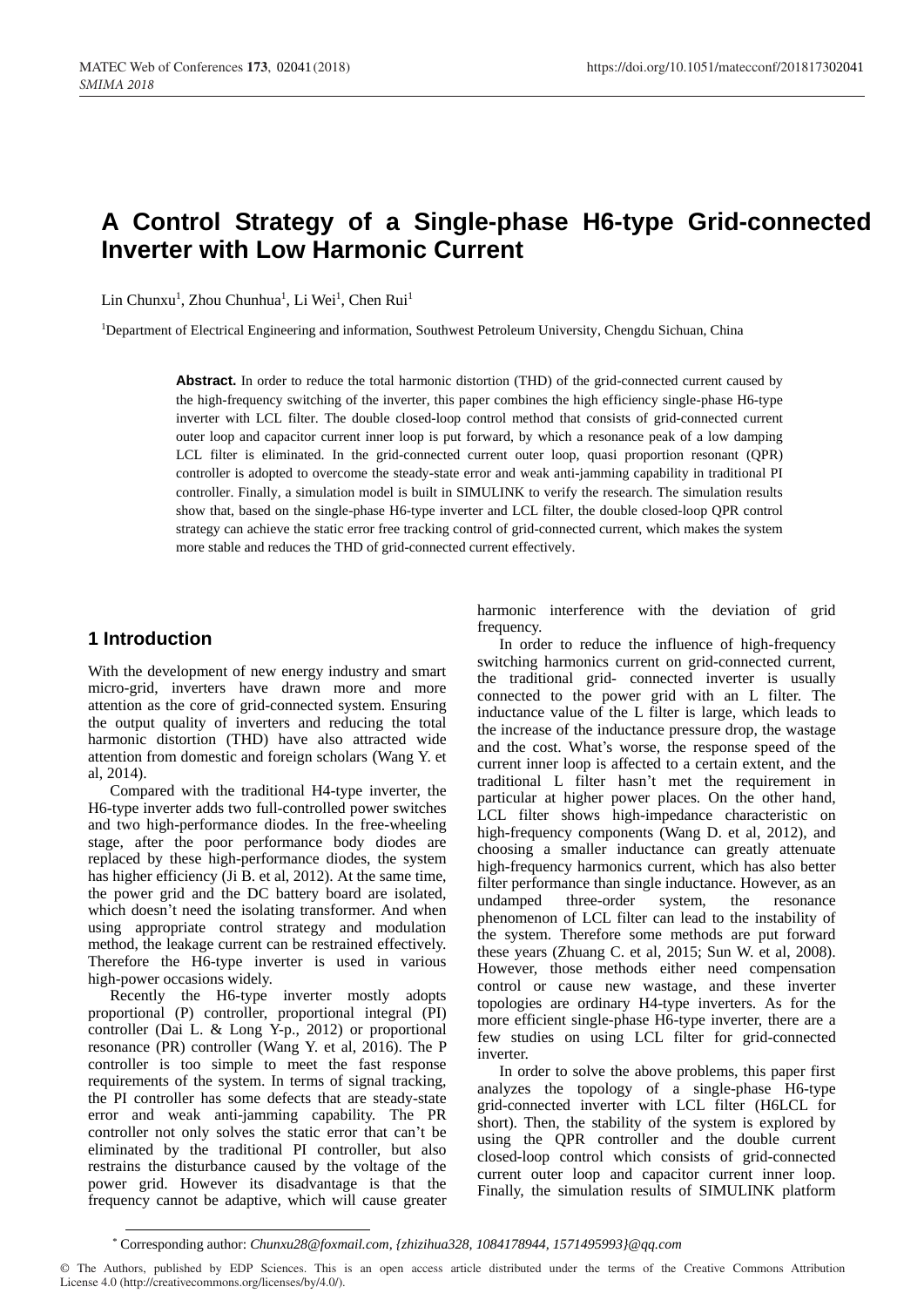verify the rationality of the proposed control strategy.

# **2 Topology Of The H6LCL System**

The topology of the H6LCL system is shown as Figure 1, where *E* is a DC input voltage,  $S_1 \sim S_6$  are IGBTs,  $D_1$  and *D*<sup>2</sup> are the free-wheeling diodes. LCL filter consists of *L*1, *L*2and C (ignoring the parasitic resistances of the inductance and the capacitance).  $i_1$  is the inductance current on the side of the inverter,  $i_c$  is the current through the filter capacitor  $C$ ,  $i_2$  is the inductor current on the side of the power grid,  $u_c$  is the voltage of the filter capacitor C and  $u_{\rm g}$  is the grid voltage.



**Figure 1.** The topology of H6LCL

The control strategy is explained as follows. Firstly, comparing the reference current  $i_{ref}$  with the grid-connected current  $i_2$ , the obtained error signal is sent into the QPR controller, then the signal is compared with the capacitor current in the inner loop. Through coefficient adjustment, the inner loop error signal is sent into the SPWM signal generator, and the SPWM wave works on the power switches of the H6-type grid-connected inverter to realize the grid-connected control.



**Figure 2.** The modulation wave of H6LCL

The unipolar modulation mode is adopted in the H6LCL system, whose waves are shown in Figure 2.  $S_1 \sim S_4$  work in high-frequency switching state,  $S_5$  and  $S_6$ work in power-frequency switching state. The PWM driver signals of *S*<sup>1</sup> and *S*<sup>4</sup> are identical, the PWM driver signal of  $S_2$  is equal to that of  $S_3$ , and the two driving signals complement each other on a cycle. From Figure 1 and Figure 2,  $S_5$  and  $D_2$ ,  $S_6$  and  $D_1$  are two free-wheeling channels of the H6LCL inverter, which separate the DC battery board from the power grid. After the body diodes with poor performance are replaced by fast recovery diodes, the reverse recovery wastage of diodes can be reduced effectively, therefore the overall efficiency of the system is greatly improved.

# **3 Double closed-loop and QPR control strategy**

#### **3.1 QPR control**

In the traditional grid-connected inverter, the defects of steady-state error and poor anti- interference ability make the PI controller limited. The PR controller adds a lossless resonant part in the process of controlling the inverter output. The gain is infinite and the phase is almost equal to 0 at the resonance frequency, so the steady-state error of the system can be eliminated. In the H6LCL system, the resonant frequency is 50Hz (equal to the grid voltage frequency), and the transfer function of PR controller is shown:

$$
G_{PR}(s) = K_{P} + \frac{2 K_{R} s}{s^{2} + \omega_{0}^{2}}
$$
 (1)

The bode plot of PR controller is shown in Figure 3, which indicates that using PR controller can greatly obtain great gain at the frequency of fundamental wave. Especially at the frequency 50Hz (314rad/s), the gain can be considered as infinity.



**Figure 3.** The bode plot of PR controller

If the power grid frequency always maintains at this ideal point, harmonics can be suppressed effectively by the PR controller and a better grid-connected current can be obtained. Normally the frequency of the power grid, however, will deviate about 0.1Hz~0.2Hz, which will greatly reduce the ability of the PR controller to suppress the harmonics. In order to solve the problem and reduce

the sensitivity of the system due to the frequency deviation of the power grid, the QPR control strategy is adopted. The transfer function can be expressed as

$$
G_{\text{QPR}}(s) = \mathbf{K}_{\text{P}} + \frac{2\mathbf{K}_{\text{R}}\omega_{\text{c}}s}{s^2 + 2\omega_{\text{c}}s + \omega_0^2}
$$
 (2)

Where the proportional parameter  $K_p=0.5$ , the resonance parameter  $K_R=10$ , the angular frequency of the resonant fundamental wave  $\omega_0$  =314rad/s, and the bandwidth  $\omega_c$  =3.14rad/s. The bode plot, as shown in Figure 6, is drawn by Eq.(2). Compared with Figure 3, the bandwidth of the system has increased near the resonant frequency when QPR controller is adopted. It can effectively solve the problem that PR controller can't restrain harmonic interference while grid frequency deviating. Therefore, the ability of the system resisting grid voltage disturbance is also enhanced.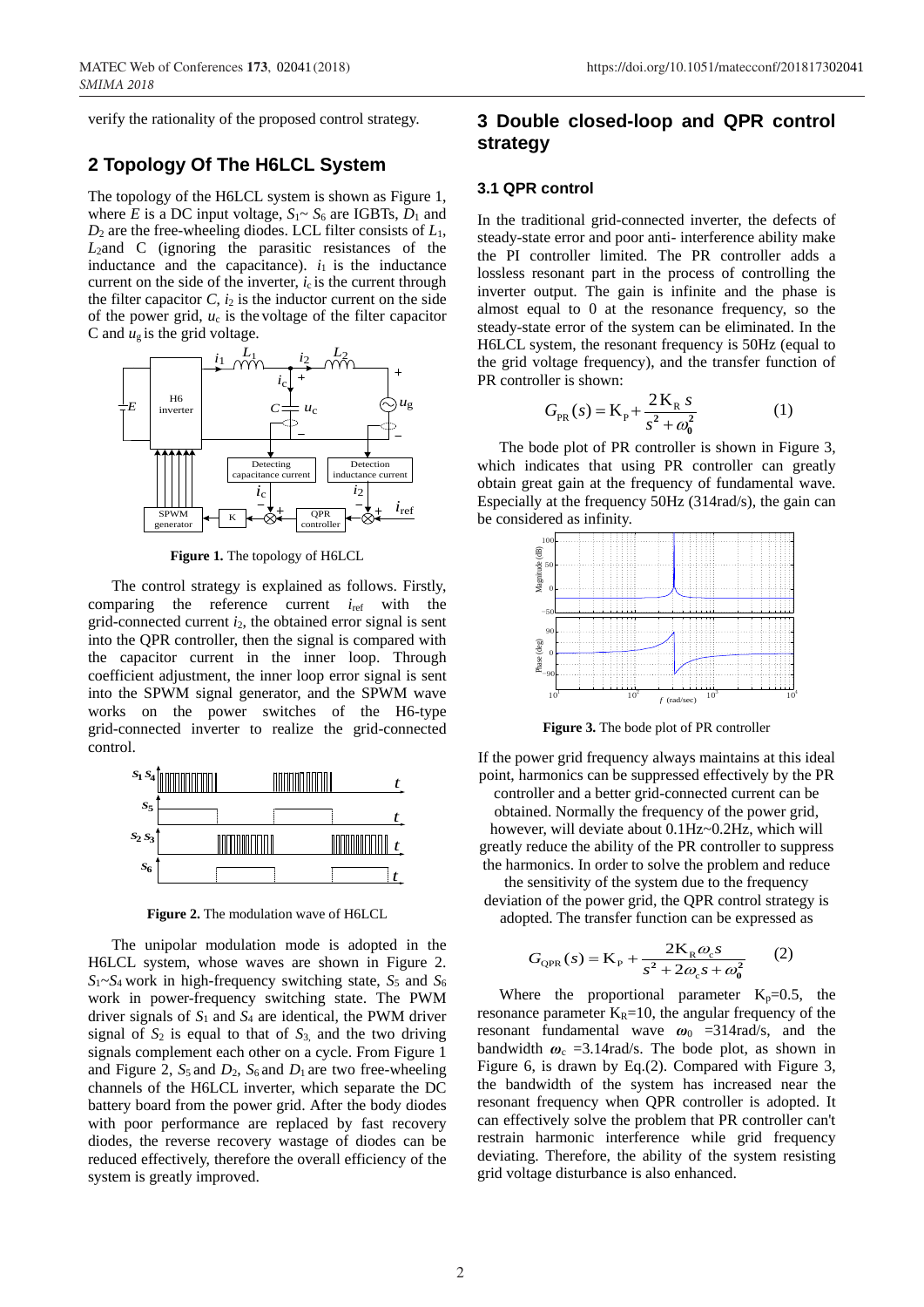

**Figure 4.** The bode plot of QPR controller.

#### **3.2 Double current closed-loop control**

The dynamic response of LCL filter is superior and has a better harmonic suppression performance than L filter. But, as a third-order system, the lower system damping of LCL filter results in the resonance peak at the natural frequency. In order to improve the stability of control system, the system oscillation must be suppressed. However, the resonance of LCL filter is caused by the lower system damping. To this end, a double current closed-loop control strategy that consists of grid-connected current outer loop and capacitor current inner loop, is introduced. And the closed-loop control block diagram, as shown in Figure 5(a), can be obtained by Figure 1. Then Figure 5(a) is simplified into Figure 5(b) to further obtain the transfer function of the closed-loop control system.



**Figure 5.** The double closed-loop control block diagram of capacitor current and grid-connected current

Finally the transfer function of the double current

Finally the transfer function of the double current closed-loop control in Figure 5(b) is shown as Eq. (3):

\n
$$
\phi(s) = \frac{i_2}{i_{\text{ref}}} (s) = \frac{G_{\text{QPR}}(s)K_{\text{PWM}}K}{L_1L_2Cs^3 + L_2CK_{\text{PWM}}Ks^2 + (L_1 + L_2)s + G_{\text{QPR}}(s)K_{\text{PWM}}K}
$$
\n(3)

Where  $K_{\text{PWM}}$  is the equivalent section of H6-bridge, and K is the proportional coefficient of inner loop channel. According to the research (Li M. et al, 2010),  $K_{\text{PWM}}=40$ ,  $K=0.86$ . As shown in Figure 6, the bode plot of the double closed-loop control can be drawn by Eq. (2) and Eq. (3). Compared with Figure 3, the double closed-loop control strategy of capacitor current and grid-connected current can effectively inhibit the resonance peak of LCL filter at the natural frequency, and have great harmonic suppression performance in high-frequency bandwidth.



**Figure 6.** The bode plot of the double current closed-loop control.

## **4 Simulation verification**

In order to verify the correctness of the above analysis and control strategy, the simulation model is set up on the Matlab/SIMULINK. The circuit parameters of the H6LCL system are described as Table.1.

| <b>Parameter</b>                | <b>Value</b>     |
|---------------------------------|------------------|
| DC voltage $E$                  | 400V             |
| RMS of grid voltage $U_{\rm g}$ | 220V             |
| reference current $i_{ref}$     | 25A              |
| filter inductor $L_1$           | 2mH              |
| filter inductor $L_2$           | $0.4 \text{ mH}$ |
| filter capacitor $C$            | $14\mu$ F        |
| grid voltage frequency f        | 50Hz             |
| switching frequency $f_k$       | 16KHz            |
| sampling frequency $f_s$        | 50KHz            |

**Table1.** Circuit parameters of the H6LCL system

The simulation results are shown as follows: Figure 7(a) is the waves of grid-connected current (amplified 10 times) and grid-connected voltage, Figure 7(b) is the waves of grid-connected current and reference current wave, and Figure 8 is the THD of grid-connected current.

As can be seen from Figure 7(a) and Figure 7(b), based on the single-phase H6-type inverter and LCL filter, the double closed-loop QPR control strategy can achieve the static error free tracking control on grid-connected current, which makes the system more stable. The phase of grid-connected voltage is almost the same as that of grid-connected current, therefore the power factor of the system is close to 1.